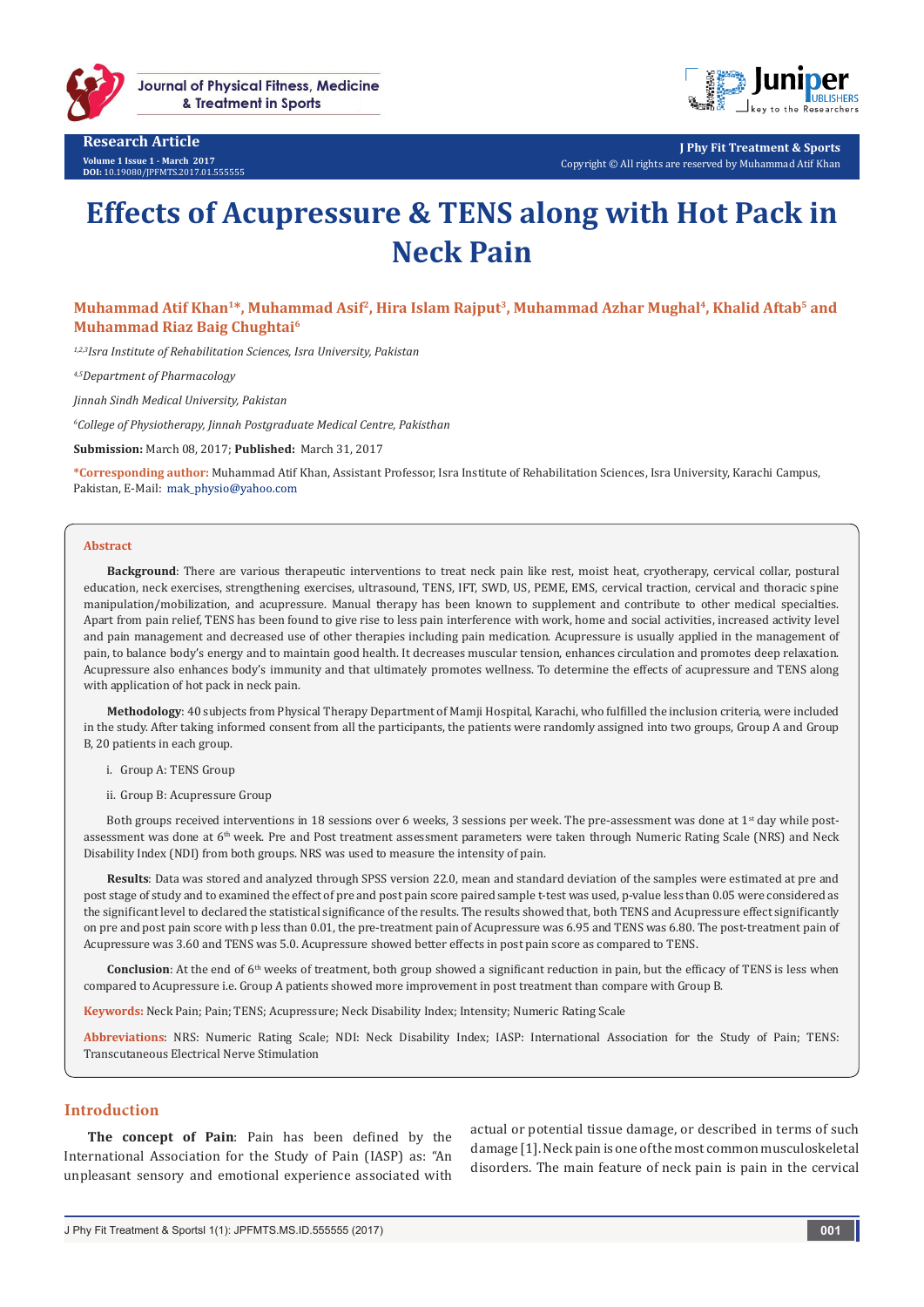region which is often accompanied by other complaints as restriction of the range of motion and/or functional limitations [2]. Often the neck pain is precipitated or aggravated by neck movements or sustained positions. Besides pain and stiffness, symptoms as for example, headache, brachialgia or dizziness may also be present. There is no conclusive evidence regarding specific pathology in the majority of cases for acute or chronic neck pain. The pain can originate from many structures in the cervical region. Consequently, most cases are labelled as nonspecific neck pain or neck pain of unknown origin [3].

Acupressure is an ancient healing art using the fingers to gradually press key healing points, which stimulates the body's natural self-curative abilities. Acupressure was developed in Asia over 5,000 years ago. Using the power and sensitivity of the hand, Acupressure Therapy is effective in the relief of stressrelated ailments, and is ideal for self-treatment and preventive health care for boosting the immune system. Acupressure releases tension, increases circulation, reduces pain, and develops spirituality and vibrant health [4]. Acupressure is a noninvasive technique that may prove to be a useful adjunct in the care of a wide variety of individuals with symptoms [5]. Acupressure points (also called potent points) are scattered on the body that are especially sensitive to bioelectrical impulses in the body and conduct those impulses readily. Traditionally, Asian cultures perceived that acupoints are the junctions of special pathways which are present in body that carried the human energy. Chinese called this energy as "*chi*" whereas Japanese called it as "*ki*". The scientists have also mapped out and proven the existence of this system of body points by using sensitive electrical devices [6].

Stimulating these points with variable pressure triggers the release of *endorphins*, which are the neurochemicals that relieve pain. As a result, pain is blocked and the flow of blood and oxygen to the affected area is increased. This causes the muscles to relax and promotes healing. As acupressure inhibits the pain signals sent to the brain through a mild, fairly painless stimulation, it has been described as closing the "gates" of the pain-signaling system, preventing painful sensations from passing through the spinal cord to the brain [6]. Neck pain is commonly associated with muscle spasm of musculature. Acupressure is often successful in relieving neck pain [7]. Tender points located on the trapezius muscles are consistent with local acupuncture points such as "*Jianjing*" (GB 21), "*Jianwaishu*" (SI 14), and "*Jianzhongshu*" (SI 15) and are applied to massage therapy in patients with chronic neck pain. On the other hand, distal traditional acupuncture points, "*Hegu*" (LI 4), "*Shousanli*" (LI 10), and "*Quchi*" (LI 11), are contained in the Large Intestine Meridian of Hand-Yangming and are suggested to be the points for improving neck-shoulder-arm disorders in the Chinese/ Japanese traditional medicine [8].

Acupressure alleviates wide range of conditions ranging from immune ailments to emotional disorders. It is a complementary

treatment which effectively relieves diverse pain while managing multiple symptoms in a variety of patient [9,10]. Both, acupuncture and acupressure are effective, safe, simple and economical therapies but acupressure is more easy and peoplecompliant due to its non-invasive and needle free nature [11,12]. Acupressure is more compatible to pharmacotherapy due to ease of self-administration. It plays a vital role in pain restoration, promotion of psychological well-being as well as patients' quality of life [13]. Those people who are not comfortable with needles or when there is need of stimulating more delicate acupoints, acupressure therapy is preferred. Acupressure assists the practitioner to identify the specific acupoints prior to acupuncture with needle.

The best thing about acupressure is that it is safest, gentle and emotional touch for promoting the wellbeing in human population. From last few decades, CAM has fascinated the global health practitioners as well as patients due to several reasons including ease of application, effectiveness, economic aspects and many more. CAM therapies are the real cultural specific remedies practiced throughout the world. Acupressure is a non-invasive and non pharmacological intervention with multidimensional roles and benefits. Current investigations substantiate the traditional claims and validate use of acupressure for painless treatment in numerous diseases. Present review appraised the different patented devices and practices with applications in the therapy of various acute and chronic ailments. With modern devices, one can tune intensity of the pressure also. In addition to pain-relief, acupressure devices offer generous advantage of absence of drugs, and consequently, no after adverse effects. To support acupressure (CAM) and to expand CAM therapies in the near future and expand CAM therapies, we have to shed more light upon therapeutic functionalities of acupressure and to encourage its practice across the hospitals.

In the treatment of pain, Transcutaneous Electrical Nerve Stimulation (TENS) has the advantage that it is easy to administer - after instruction and a short trial period patients can apply TENS themselves - and apart from (reversible) skin irritation it has no serious side effects. TENS is a method of applying low-voltage electrical current through the skin using surface electrodes to achieve pain control [14]. The use of electricity for pain control was documented in classical medicine by the first century [15]. By the mid-1700s, electricity was employed to treat a variety of diseases and pain [16]. After the interest in electrical stimulation for pain control had dissipated in the early part of the nineteenth century, a new interest in stimulation emerged with the presentation of the gate control theory [17].

For clinical application, TENS was first presented as a screening tool for spinal cord stimulation. Soon it became apparent that stimulation of the skin was often sufficient to provide pain control. The first data on TENS were presented in 1973 at the founding meeting of The International Association for The Study of Pain [18]. Apart from pain relief, TENS has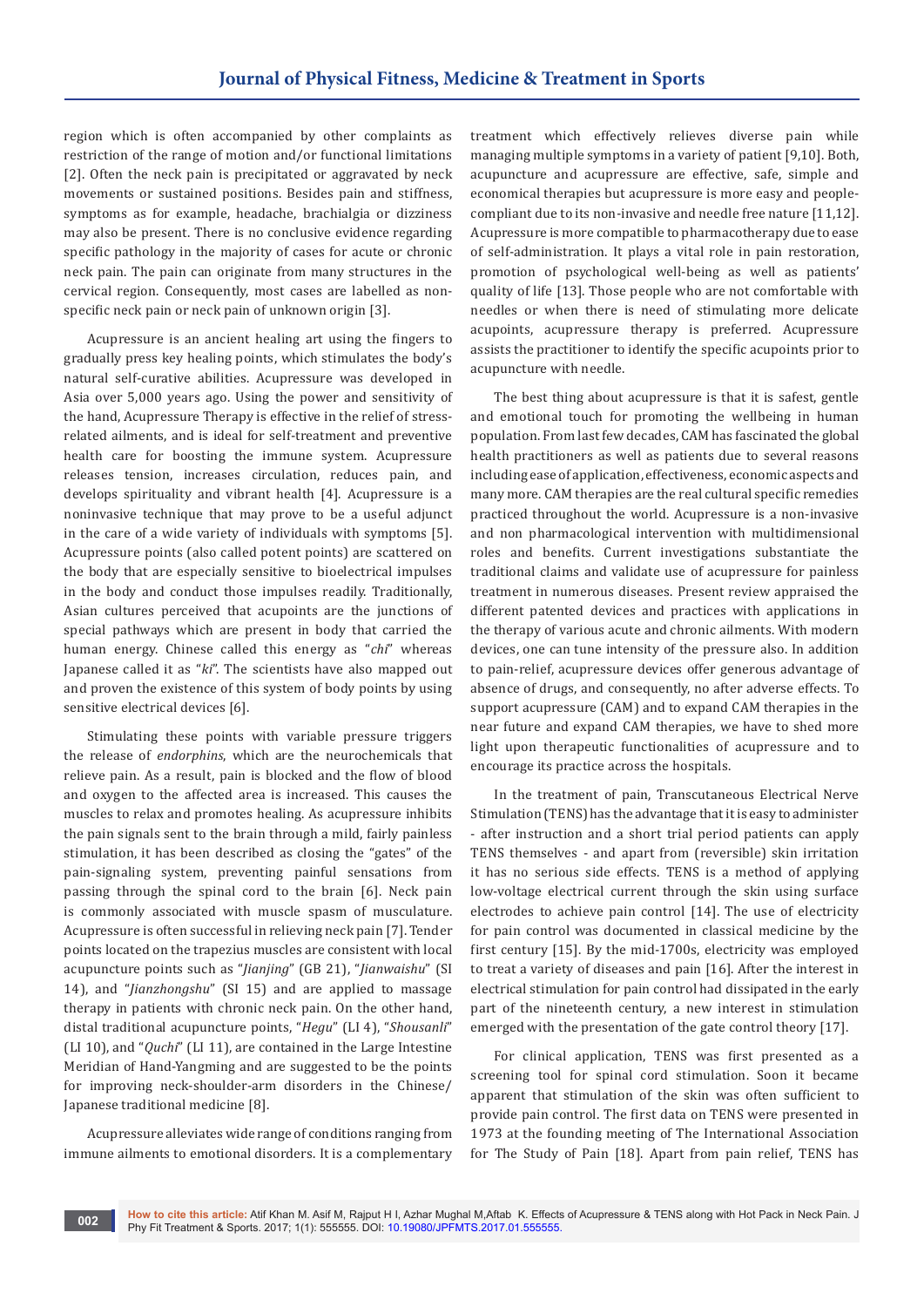also been found to give rise to less pain interference with work, home and social activities, increased activity level and pain management and decreased use of other therapies including pain medication [19]. However the effects of TENS in chronic pain still raise two important questions. Firstly, there are no long-term placebo controlled studies and the results of shortterm controlled studies in the treatment of chronic pain are inconclusive [20-24], thus questioning the specific working mechanism of TENS. Secondly, the efficacy of TENS treatment is assumed to decrease in time by long-term application of TENS [13,16], thereby endangering the long term use of TENS in chronic pain. The objective of this study was to determine the effectiveness of acupressure and TENS along with hot pack in neck pain.

#### **Material and Methods**

Total of 40 subjects were randomly assigned, 20 each to both Group A (Acupressure group) and Group B (TENS Group) from Mamji Hospital Karachi. The duration of the study was six months from January 2016 to June 2016. Patients having neck pain from six months were included in this study. In the questionnaire a screening question was added that excluded those patients who have neck pain less than 6 months, pregnancy, cervical spine injections (steroidal) in past 2 week, any Cardiovascular and Neurological disorders, history of previous cervical spine surgery and patients who are taking any analgesic medication. The informed consent was obtained from each subject and the Ethical Clearance was obtained from the Central Ethical committee of Isra University. Group A received acupressure with hot pack. Group B received TENS with hot pack. Study continued for 6 weeks and a total number of 18 treatment sessions were given to each patient with 3 sessions per week on alternate days. Patients followed up after completion of intervention.

Assessment of the patients was done at the beginning and at the end of treatment. The Assessment was taken through NRS on  $1<sup>st</sup>$  day and on  $18<sup>th</sup>$  day as the study was for 18 days. Assessment of all the participants was done as per the assessment form. The intensity of pain was measured by Numeric Rating Scale. Group A received the acupressure therapy with hot pack. Hot pack was applied in supine lying for ten minutes. After that patient sat comfortably, with close eyes and breathe when massaging the active points. with three sets of acupressure by the pulp of the thumb in a rotary fashion at 20–25 cycles per minute for 30 seconds on each point was administered at the GB 21, B10, LI 4, GV 16, SI 14, and SI 15 consecutively. Group B received the TENS with hot pack. Hot pack was applied in supine lying for ten minutes. TENS was applied in prone position, pulsed current with rectangular monophasic shape, pulse duration of 10-15 milliseconds with frequency of 40-70 Hz. The duration of treatment was 20 minutes. t-test (paired) was used for intra group comparison. The results were presented by using bar charts and tables.

#### **Results**

The majority of participants for this study were males. The mean age of Group B (TENS Group) was 28.60 years with the standard deviation of 4.083. The mean of pain duration for this group was 2.30 years and the standard deviation was 1.129. 6.80 mean of pain intensity with standard deviation of 1.005 was found in TENS group, however, in the category of Neck Disability Index (NDI), the mean of 26.20 with the standard deviation of 3.503 was found in (Pre-Treatment). Post Treatment of TENS group two variables were found. The pain intensity showed mean of 5.00 with the standard deviation of 1.170. However, the Neck Disability Index showed the mean 19.50 and the standard deviation of 2.875. In Acupressure Group (Pre-Treatment), different variables were found the mean age of the participants in this group was 27.95 years with the standard deviation of 2.645. The mean of pain duration was 2.00 years with the standard deviation was 0.973.

Pain intensity showed mean of 6.95 with standard deviation of 0.945 was found in this group. However, in the category of Neck Disability Index (NDI), the mean of 26.40 and the standard deviation of 5.595 were found in Acupressure group (Pre-Treatment). In Post-Treatment of Acupressure group, pain intensity showed mean of 3.60 with the standard deviation of 1.046. However, the Neck Disability Index showed the mean 15.40 and the standard deviation of 2.257. In the comparison of Pre and Post-Treatment among the TENS Group, mean of Pain intensity in Pre-Treatment was 6.80 ±1.005, while in Post-Treatment it was  $5.00 \pm 1.170$  with the P-Value of 0.027. However, in Pre-Treatment, the Neck Disability Index was  $26.20 \pm 3.503$  and in Post-Treatment, it was 19.50 ± 2.875 with the P-Value 0.002. The comparison of Pre-Treatment and Post-Treatment among the Acupressure Group, mean of Pain intensity in Pre-Treatment was  $6.95 \pm 0.945$ , while in Post-Treatment it was  $3.60 \pm 1.046$ with the P-Value of 0.001. However, in Pre-Treatment, the Neck Disability Index was  $26.40 \pm 5.595$  and in Post-Treatment, it was 15.40 ± 2.257 with the P-Value 0.001 (Tables 1 & 2), (Figures 1 & 2).

|  |  |  |  | <b>Table 1: TENS Group comparison.</b> |
|--|--|--|--|----------------------------------------|
|--|--|--|--|----------------------------------------|

| Variable       | <b>Pain Intensity</b> | <b>Neck Disability Index</b> |
|----------------|-----------------------|------------------------------|
| Pre-Treatment  | $6.80, \pm 1.005$     | $26.20 \div 3.503$           |
| Post-Treatment | $5.00, \pm 1.170$     | $19.50 \div 2.875$           |
| P value        | 0.027                 | 0.002                        |

**Table 2**: Acupressure Group comparison.

| Variable       | <b>Pain Intensity</b> | <b>Neck Disability Index</b> |
|----------------|-----------------------|------------------------------|
| Pre-Treatment  | $6.95, \pm 0.945$     | $26.40 \pm 5.595$            |
| Post-Treatment | $3.60 \pm 1.046$      | $15.40 \pm 2.257$            |
| P value        | 0.001                 | 0.001                        |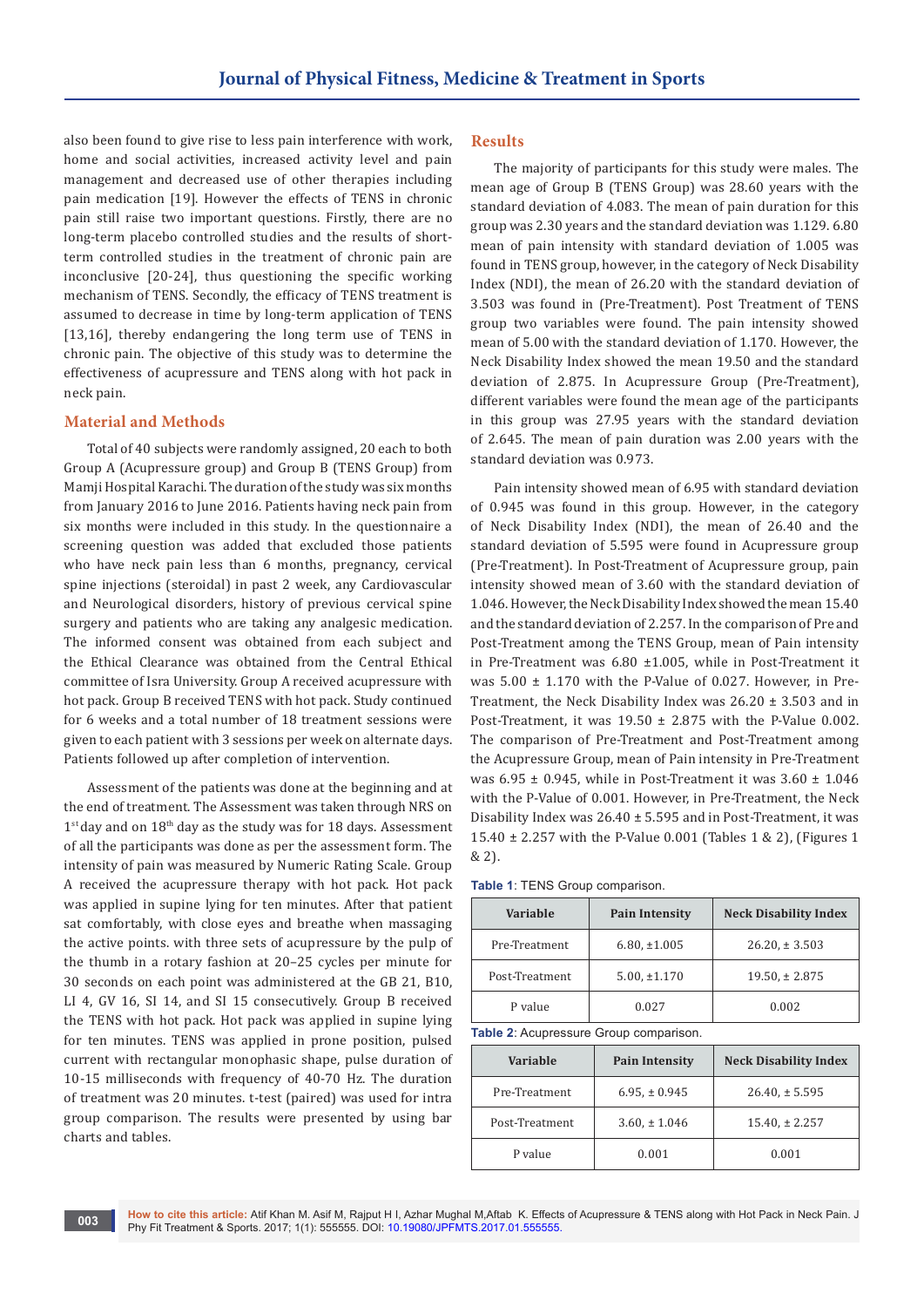



## **Discussion**

Neck pain is one of the conditions which can be treated by a wide variety of Physical Therapy methods. Many studies examined the efficacy of acupressure for pain management. A majority of researcher (84%) concluded that acupressure was effective for pain management in adults. Most of these researchers reported that acupressure did not have adverse effects [25]. Hsieh LL study shows that acupressure is more efficacious in alleviating low back pain than is physical therapy, as measured by pain visual analogue scale, core outcome measures, Roland and Morris disability questionnaire, and Oswestry disability questionnaire [24]. The results of this study revealed that there is significant improvement in neck pain at the end of treatment sessions within both groups. Both the groups obtained successful outcome as measured by significant reduction of Numeric Rating Scale scores and Neck Disability Index. The results of this study support the randomized controlled clinical trial of Hsieh LL on low back pain treated by acupressure. Acupressure may thus be useful for reducing pain and improving body's function and decreases level of disability in neck pain.

In most of the studies, different outcome measures were used to distinguish the difference between the acupressure group and the physical therapy group, irrespective of absolute change or mean change from baseline at post-treatment and six weeks follow-up assessments. The Roland and Morris disability questionnaire has been considered an outcome measure sensitive to changes in clinical status for the study of low back pain [12,13]. In this study, results showed statistically significant treatment differences with numeric rating scale and neck disability index. Results for the neck disability index score also showed functional improvement with acupressure.

Roscoe et al. study results revealed that those patients who treated by acupressure responded more positive effects than those who treated by other physical therapy techniques [24]. However, Rosenberg et al. concluded that most of the chronic pain patients treated with acupressure or alternative therapy in addition to their traditional treatment. The traditional treatment strategy was mostly preferred when given the option between traditional treatment and alternative therapy [13]. Although in our study, most of the patients preferred acupressure therapy as compare to traditional treatment. Results showed most effectiveness of acupressure in neck pain and increase the functional activities of daily living. The results of this study revealed that acupressure on neck pain significantly reduces the parameters of the pain-associated conditions and NDI whereas no significant differences in all parameters in the control group. Acupressure on the local acupuncture points significantly reduces pain intensity and NDI. Satisfaction due to acupressure continued until 1 day after treatment on the distal points as well as the local points.

### **Conclusion**

This study concluded that, individuals with neck pain who received acupressure demonstrated better overall short-term outcomes on Numeric Rating Scale compared to individuals receiving TENS treatment. This study provides the clinicians with further insight that manual techniques provide better effects as compared to electrical modalities in the specific treatment of individuals with chronic neck pain.

## **Acknowledgement**

First of all I (M. Atif Khan) pay my thanks to almighty Allah for giving me strength and determination to complete this work. I pay my deepest gratitude to my supervisor Dr. Muhammad Rafique as well as my Co-Supervisors, Dr. Hina Khan & Dr. Hira Islam Rajput. Their vigilant supervision, encouragements, positive criticism and guidance always acted as a beacon house during my journey of learning and writing.

#### **References**

- 1. [Bonica JJ \(1979\) The need of a taxonomy. Pain vol 6\(3\): 247-248.](https://www.ncbi.nlm.nih.gov/pubmed/460931)
- 2. [Irene J Higginson \(1999\) Neck Pain. In: Crombie IK, Epidemiology of](https://academic.oup.com/ije/article/31/2/506/617743/Epidemiology-of-Pain-IK-Crombie-PR-Croft-SJ-Linton)  [Pain. Seattle: IASP Press. Int J Epidemiol 31 \(2\): 506-507.](https://academic.oup.com/ije/article/31/2/506/617743/Epidemiology-of-Pain-IK-Crombie-PR-Croft-SJ-Linton)
- 3. Bogduk N, Barnsley L (2000) Back Pain and Neck Pain: an Evidence-Based Update. (16<sup>th</sup> edn), In Progress in Pain Research and Management, IASP Press, USA, pp. 371-377.